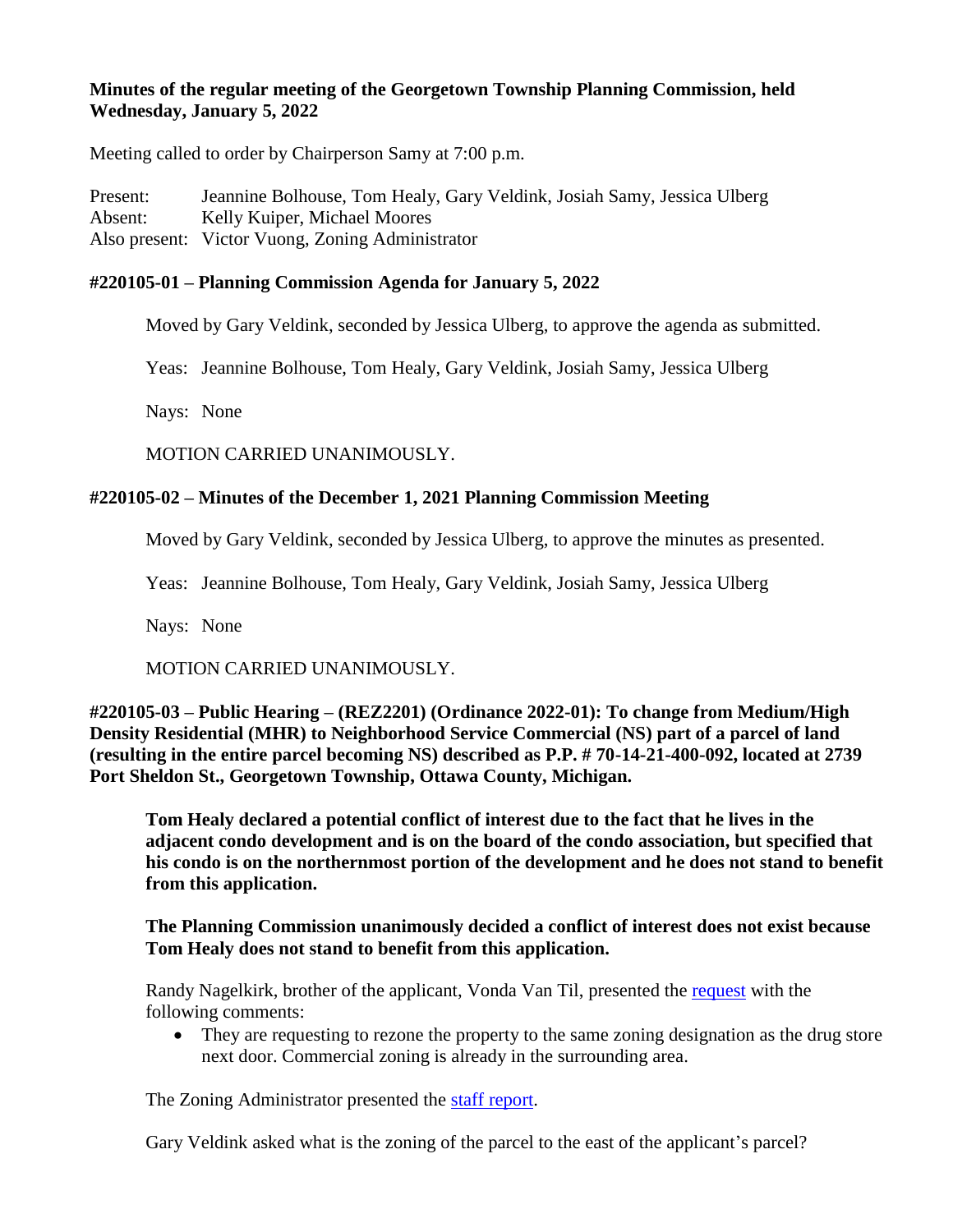The Zoning Administrator said Industrial.

The Chairperson opened the public hearing.

Scott Wagner, 6674 Cedar Grove East, said he lives in the adjacent condo development. He said he's not on the board of the condo association, he is not representing anyone and he is just an interested neighbor. He said it's impossible to turn left onto Port Sheldon Street if you're coming out of the driveway between Rite Aid and the applicant's property any time after 3:00 p.m. on a weekday. He said the property is not very far from the light. He asked what limitations can be placed on this property in the future to address those traffic concerns.

The Chairperson closed the public hearing.

Josiah Samy said he agrees traffic does get busy on Port Sheldon Street, but those concerns are not part of this application, therefore, the Planning Commission can't address those concerns at the moment. The uses that can go on the property are limited to the permitted uses in the NS district and if it fits all other zoning requirements. The driveway and traffic is under the jurisdiction of the Ottawa County Road Commission and they are able to hear his concerns. The rezoning is only the first step of the process if the property is to be developed for a commercial use.

**Moved by Jeannine Bolhouse, seconded by Gary Veldink, to adopt the staff report as finding of fact and to recommend to the Township Board to approve the following resolution:**

# **Georgetown Chapter Township Ottawa County, Michigan (Ordinance No. 2022-01)**

At a regular meeting of the Georgetown Charter Township Board held at the Township offices on

, 2022, beginning at 7:00 p.m., Township Board Member made a motion to adopt

this Ordinance because the proposed zoning designation is **consistent** with the Master plan and the Future

Land Use Map for the area; the area is **capable** of sustaining the uses within the NS district without additional

public funds; the uses allowed within the NS district are **compatible** with the neighboring uses and to adopt

the staff report as finding of fact, which motion was seconded by Township Board Member

:

# **AN AMENDMENT TO THE GEORGETOWN CHARTER TOWNSHIP ZONING ORDINANCE, AS AMENDED, AND MAP**

THE CHARTER TOWNSHIP OF GEORGETOWN (the "Township") ORDAINS:

ARTICLE 1. The map of the Georgetown Charter Township Zoning Ordinance, as amended, is hereby amended to read as follows: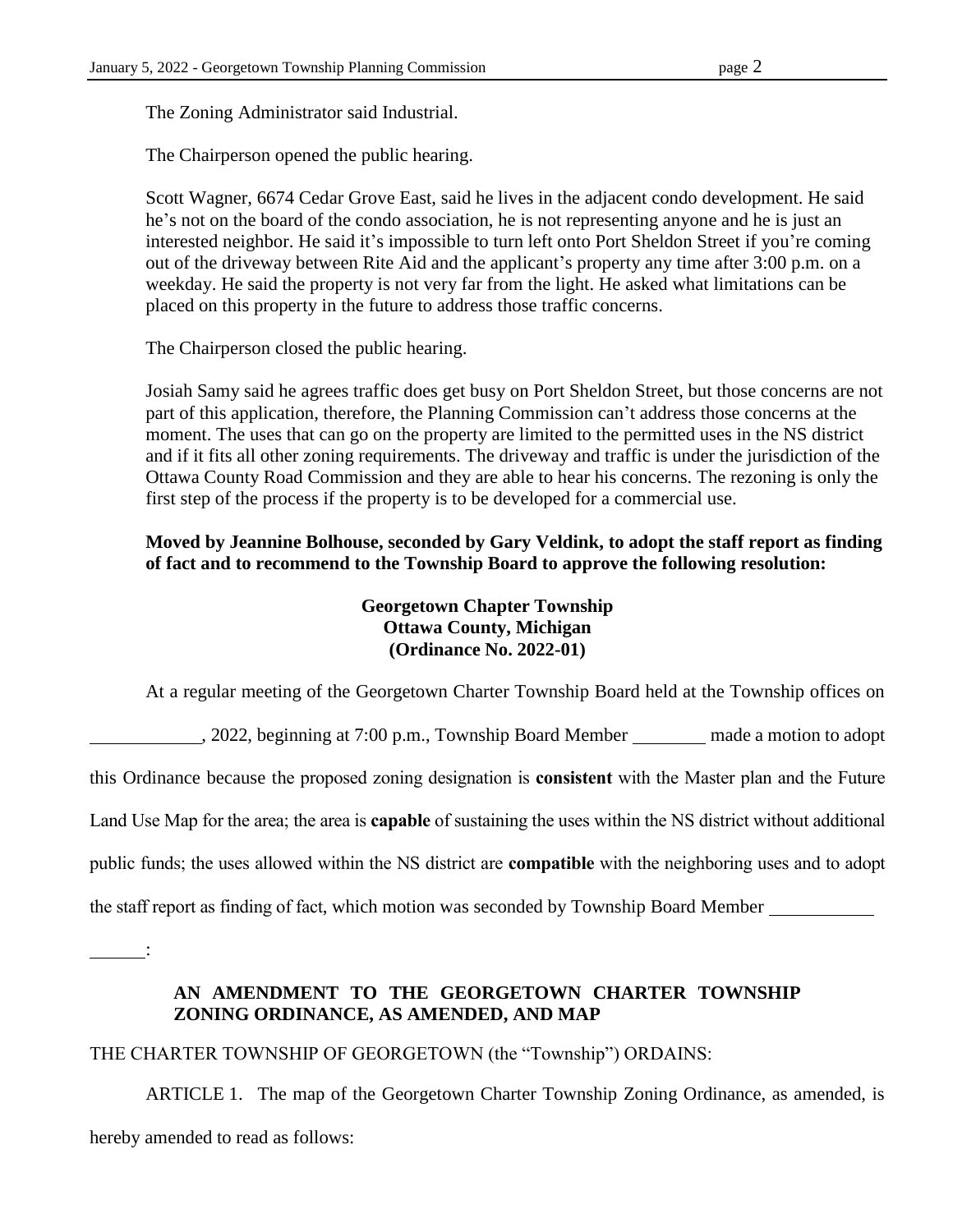**(REZ2201) (Ordinance 2022-01):** To change from Medium/High Density Residential (MHR) to Neighborhood Service Commercial (NS) part of a parcel of land (resulting in the entire parcel becoming NS) described as P.P. # 70-14-21-400-092, located 2739 Port Sheldon St., Georgetown Township, Ottawa County, Michigan.

Except as expressly modified by the above, the balance of the Zoning Map of the Georgetown

Charter Township Zoning Ordinance, as amended, shall remain unchanged and in full force and effect.

ARTICLE 2. Severability. In the event that any one or more sections, provisions, phrases, or

words of this Ordinance shall be found to be invalid by a court of competent jurisdiction, such holding shall

not affect the validity or the enforceability of the remaining sections, provisions, phrases, or other words of

this Ordinance.

ARTICLE 3. Except as specified above, the balance of the Georgetown Charter Township Zoning

Ordinance, as amended, and map shall remain unchanged and in full force and effect.

ARTICLE 4. Effective Date. The provisions of this Ordinance shall take effect upon the expiration

of seven (7) days from the date of publication after the adoption of this Ordinance or a summary of its provisions in accordance with the law.

The vote in favor of adopting this Ordinance was as follows:

Yeas: Nays: Absent:

# MOTION CARRIED UNANIMOUSLY AND ORDINANCE DECLARED ADOPTED.

#### **CERTIFICATION**

I hereby certify that the above is a true copy of an Ordinance adopted by Georgetown Charter Township Board at the time, date, and place specified above pursuant to the required statutory procedures.

Respectfully submitted,

Dated: 2022

By

Ryan Kidd Georgetown Charter Township Clerk

Tom Healy said he understands Scott Wagner's concerns. He said he personally turns onto 28<sup>th</sup> Avenue to get to Port Sheldon Street.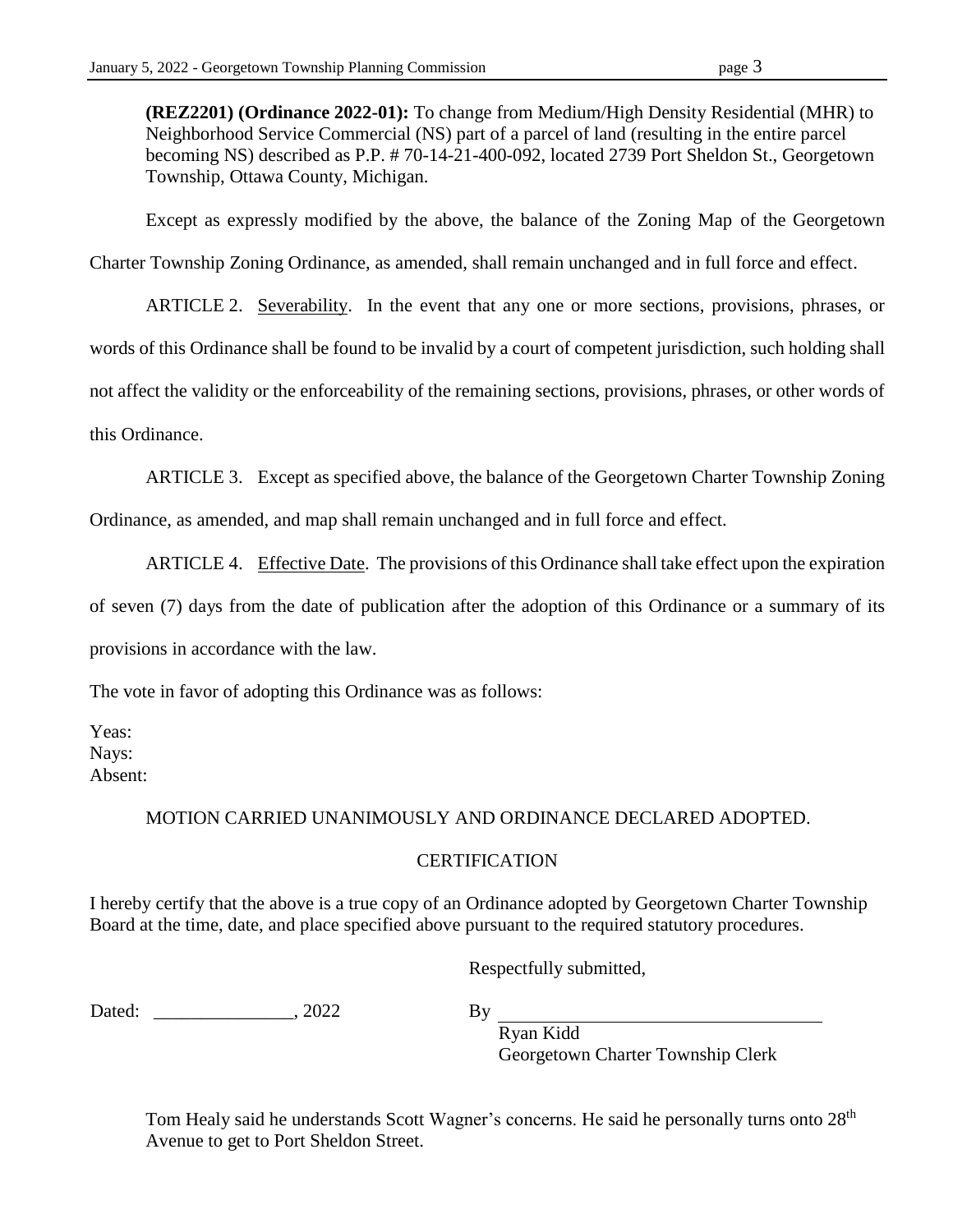Yeas: Jeannine Bolhouse, Tom Healy, Gary Veldink, Josiah Samy, Jessica Ulberg

Nays: None

MOTION CARRIED UNANIMOUSLY.

# **#220105-04 – Public Hearing – (REZ2202) Ordinance 2022-02: Ordinance Amendment to Chapter 20.**

The Zoning Administrator presented the [staff report.](https://www.gtwp.com/AgendaCenter/ViewFile/Item/8970?fileID=78941)

The Planning Commission did not have any comments or questions.

The Chairperson opened the public hearing.

No one was present to make public comments at this time.

The Chairperson closed the public hearing.

# **Moved by Gary Veldink, seconded by Jeannine Bolhouse, to recommend to the Township Board to approve the following resolution:**

#### **GEORGETOWN CHARTER TOWNSHIP OTTAWA COUNTY, MICHIGAN (Ordinance No. 2022-02)**

A t a regular meeting of the Township Board for the Charter Township of Georgetown, held at the Township Offices on \_\_\_\_\_\_\_\_\_\_\_\_\_\_, 2022, the following Ordinance/ordinance amendment was offered for adoption by Township Board Member \_\_\_\_\_\_\_\_\_\_\_\_\_\_\_, and was seconded by Township Board Member \_\_\_\_\_\_\_\_\_\_\_\_, upon recommendation from the Planning Commission:

#### AN ORDINANCE TO AMEND THE GEORGETOWN CHARTER TOWNSHIP ZONING ORDINANCE CHAPTER 20

#### THE CHARTER TOWNSHIP OF GEORGETOWN (the "Township") ORDAINS:

Article I. The Georgetown Charter Township Zoning Ordinance, as amended, is hereby amended to revise Chapter 20 as follows:

#### **Sec. 20.4 Site Design Standards; (U) K-12 Schools**

# (1) Minimum site size for elementary schools shall be 20 acres, middle schools shall be 30 acres, and high schools shall be 40 acres. Where a combination exists, the greater land area shall apply. **Minimum site size for schools shall be 5 acres.**

Article II. Except as specified above, the balance of the Georgetown Charter Township Zoning Ordinance, as amended, shall remain unchanged and in full force and effect.

Article III. Severability. In the event that any one or more sections, provisions, phrases, or words of this Ordinance/ordinance amendment shall be found to be invalid or unconstitutional by a court of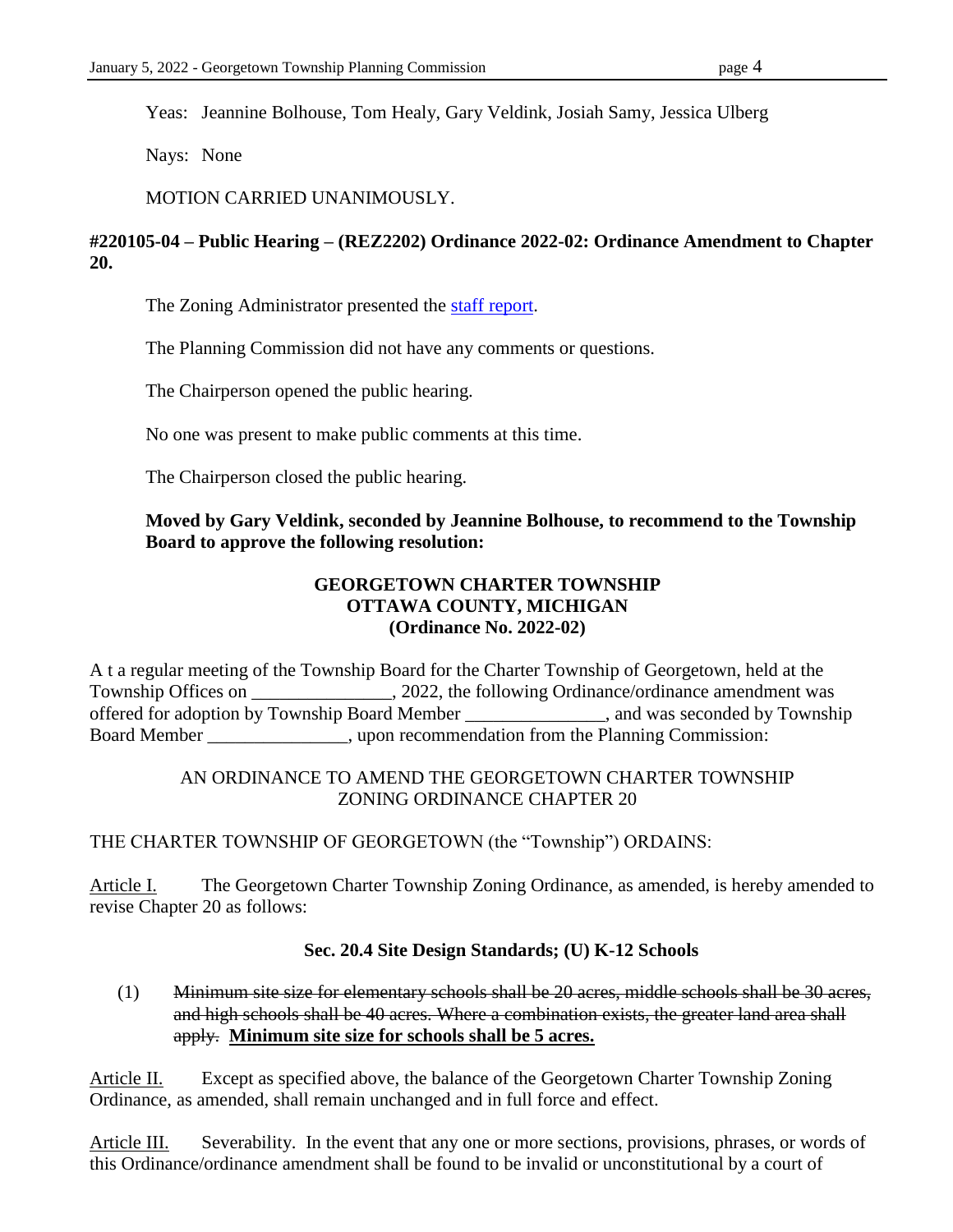competent jurisdiction, such invalidity shall not affect the validity or the enforceability of the remaining sections, provisions, phrases, or other words of this Ordinance/ordinance amendment, and the balance of this Ordinance/ordinance amendment shall remain unchanged and in full force and effect.

Article IV. Effective Date. This Ordinance/ordinance amendment shall become effective upon the expiration of seven (7) days after the date that this Ordinance/ordinance amendment or a summary thereof appears in the newspaper as provided by law.

The vote in favor of this Ordinance/ordinance amendment was as follows:

YEAS: NAYS: ABSENT/ABSTAIN:

#### ORDINANCE/ORDINANCE AMENDMENT DECLARED ADOPTED.

#### **CERTIFICATION**

I hereby certify that the above is a true copy of an Ordinance/ordinance amendment adopted by the Township Board for Georgetown Charter Township at the time, date, and place specified above pursuant to the required statutory procedures.

Respectfully submitted,

By

Ryan Kidd Georgetown Charter Township Clerk

Yeas: Jeannine Bolhouse, Tom Healy, Gary Veldink, Josiah Samy, Jessica Ulberg

Nays: None

MOTION CARRIED UNANIMOUSLY.

#### **#220105-05 – Election of Officers**

#### **Moved by Tom Healy, seconded by Gary Veldink, to re-elect Josiah Samy as Chairperson.**

Yeas: Jeannine Bolhouse, Tom Healy, Gary Veldink, Josiah Samy, Jessica Ulberg

Nays: None

MOTION CARRIED UNANIMOUSLY.

**Moved by Tom Healy, seconded by Gary Veldink, to re-elect Jeannine Bolhouse as Vice-Chairperson.**

Yeas: Jeannine Bolhouse, Tom Healy, Gary Veldink, Josiah Samy, Jessica Ulberg